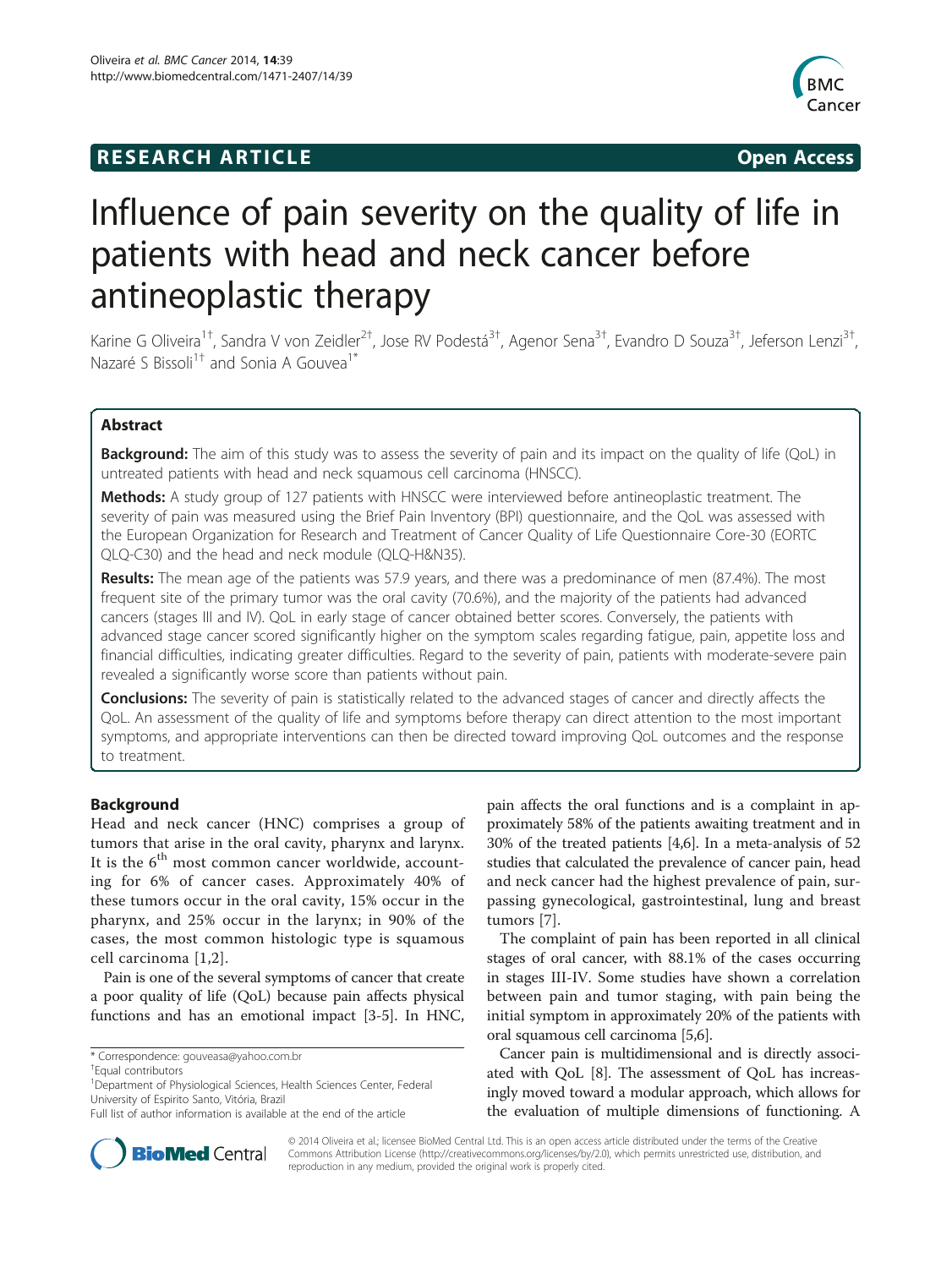general module, which assesses the symptoms commonly experienced by cancer patients, is supplemented by a siteor treatment-specific module that assesses difficulties unique to that particular type of cancer or treatment. Studies have confirmed that both general and site-specific measures contribute to obtaining important information concerning QoL [[9](#page-6-0)].

For cancer patients, pain and symptom control are the best predictors of overall QoL scores because the effects of unrelieved pain and poorly managed symptoms have been shown to interfere with the activities of daily living, mood, mobility, and independence. Therefore, when the control of symptoms is not attended to, the QoL tends to be reduced [\[8,10\]](#page-6-0). Additionally, studies on the intensity of pain and QoL among patients with HNC before treatment are lacking.

We hypothesized that patients with HNC who experienced moderate to severe pain before antineoplastic treatment would report more interference with QoL scores than those patients without pain. Therefore, the purpose of this study was to assess pain severity and its impact on the QoL in untreated patients with head and neck squamous cell carcinoma (HNSCC), and assess QoL of these patients with respect to pain severity, clinical stage of the primary tumor, and lymph nodes involvement.

# Methods

#### Patients

This study is prospective and controlled and it was approved by the Research Ethics Committee of the Espirito Santo Federal University (Protocol n° 99.242/2012). We interviewed 127 outpatients with primary head and neck squamous cell carcinoma consecutively who had undergone medical examinations in 2012 at the Santa Rita de Cassia Hospital-AFECC, Vitoria, ES, Brazil. The cancer patients were distributed into groups with no pain (N = 52), mild pain (N = 47), and moderate to severe pain  $(N = 28)$ . Inclusion criteria were patients with untreated HNSCC aged over 18 years and both gender. The exclusion criteria were patients who had already been treated for HNSCC, had recurrent malignant disease, were unable to speak Portuguese or had a functional status sufficiently impaired to prevent answering the questionnaires. Clinical data (gender, age, tobacco and alcohol consumption, tumor location and tumor stage) were obtained from medical records.

# Assessments

The pain was measured using the item of "average pain" during the last 24 hours in the Brief Pain Inventory (BPI) [[11\]](#page-6-0), which was validated in the Brazilian population [[12\]](#page-6-0). The pain scores were categorized into three groups according to the BPI average pain: no pain (0), mild pain  $(1-4)$ , and moderate  $(5-6)$  to severe  $(7-10)$  pain [[13](#page-7-0)]. The BPI asks patients to rate their pain intensity and pain interference (with general activities, mood, walking ability, normal work, relationship with others, sleep, and enjoyment of life) on an 11-point scale ranging from 0 (no

complete interference) [\[11](#page-6-0)]. The QoL was assessed with the European Organization for Research and Treatment of Cancer Quality of Life Questionnaire Core-30 (EORTC QLQ-C30) version 3.0 [[14](#page-7-0)], which was validated in the Brazilian population [\[15\]](#page-7-0).

pain/no interference) to 10 (as bad as you can imagine/

This is a 30-item questionnaire that consists of 5 functional scales (physical, role, cognitive, emotional, and social functioning), 3 symptom scales (fatigue, pain, and nausea and vomiting), a global health status/QoL scale, and a number of single items assessing additional symptoms commonly reported by patients with cancer (dyspnea, loss of appetite, insomnia, constipation, diarrhea, and financial difficulties). The patients were asked to rate each item on a 4-point scale and the global health status/QoL scale item on a 7-point scale [\[16](#page-7-0)].

The Quality of Life Questionnaire Head and Neck Cancer Module (EORTC QLQ-H&N35) [[17](#page-7-0)] has 35 specific questions concerning problems attributed to HNC and its treatment-related side effects. There are 7 scaled answers for pain, swallowing, sensibility, speech, eating in a social setting, social contact, and sexuality. In addition,11 individual topics were evaluated taking into account the anatomic site, symptoms, and treatment (dental problems, mouth opening, dry mouth, poor salivation, coughing, sense of illness, analgesic use, nutrition difficulties, gastric tube, and weight loss or gain) [[17](#page-7-0)].

All scales and single items were linearly transformed to provide a score ranging from 0 to 100; a high score on the functional scale and for global quality of life (QoL) was representative of a high level of functioning and a high QoL. However, a high score on the symptom scale represented a high level of symptomatology and problems [\[18](#page-7-0)]. The instruments were filled by patients with staff assistance.

#### Statistical analyses

The scores from the EORTC QLQ-C30 and EORTC QLQ-H&N35 were interpreted according to the EORTC scoring manual [[18](#page-7-0)]. Internal consistency in the questions was determined using Cronbach's α coefficient, which is used as an indicator of scale reliability. The distribution of quantitative variables was determined using the mean and standard deviation (determined as normal or abnormal using the Kolmogorov-Smirnov test). An association between the domains and other factors were examined using nonparametric tests (Mann–Whitney and Kruskal-Wallis tests). Qualitative variables were analyzed using the Chi square test or Fisher's exact test. The statistical software program SPSS version 17 for Windows (Statistical Package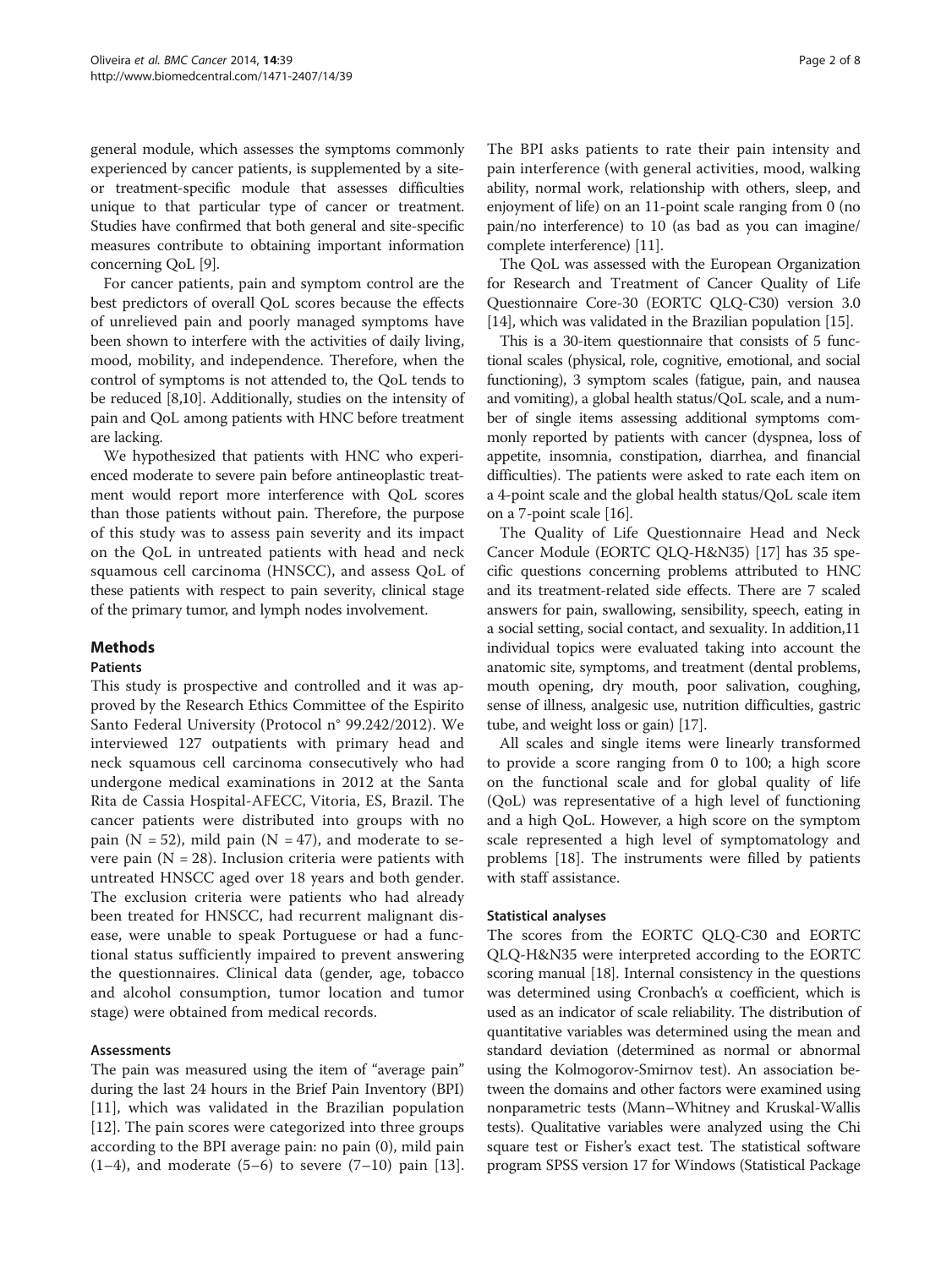for the Social Sciences, Chicago, USA) was used for the data analysis. The level of statistical significance was accepted at  $p < 0.05$ .

# Results

The main features of our series of 127 patients with HNSCC are summarized in Table 1. The mean age of the patients was 57.9 years (range, 21–89), and there was predominance of men (87.4%). The most frequent site of the primary tumor was the oral cavity (70.6%),

|  |  |  |  | Table 1 Clinical and epidemiological features ( $n = 127$ ) |  |  |  |  |
|--|--|--|--|-------------------------------------------------------------|--|--|--|--|
|--|--|--|--|-------------------------------------------------------------|--|--|--|--|

| Age (years)              |             |
|--------------------------|-------------|
| Range                    | $21 - 89$   |
| Mean (SD)                | 57.9 (12.3) |
|                          | n (%)       |
| Gender                   |             |
| Female                   | 16 (12.6)   |
| Male                     | 111 (87.4)  |
| <b>Currently smoking</b> |             |
| Yes                      | 83 (65.4)   |
| <b>No</b>                | 44 (34.6)   |
| Alcohol                  |             |
| Yes                      | 78 (61.4)   |
| <b>No</b>                | 49 (38.6)   |
| <b>Education</b>         |             |
| High school or less      | 98 (77.2)   |
| College or more          | 29 (22.8)   |
| Primary tumor location   |             |
| Oral cavity              | 77 (60.6)   |
| Oropharynx               | 28 (22.1)   |
| Hypopharynx              | 4(3.1)      |
| Larynx                   | 18 (14.2)   |
| <b>TNM</b> stage         |             |
| I                        | 25 (19.6)   |
| Ш                        | 19 (15)     |
| Ш                        | 26 (20.5)   |
| IV                       | 57 (44.9)   |
| т                        |             |
| 1                        | 25 (19.7)   |
| 2                        | 30 (23.6)   |
| 3                        | 24 (18.9)   |
| $\overline{4}$           | 48 (37.8)   |
| N                        |             |
| $^{+}$                   | 84 (66.1)   |
| 0                        | 43 (33.9)   |

Abbreviations: T, Tumor size; N, Lymph node involvement.

and the majority of the patients had advanced cancers (stages III and IV).

The reliability coefficients (Cronbach's  $\alpha$ ), means, and SDs for the EORTC QLQ-C30 scales are listed in Table 2. The reliability coefficient for most of the scales ranged from 0.73 to 0.89, indicating satisfactory internal consistency, while nausea/vomiting (NV) had a moderate coefficient alpha of 0.67. Only the cognitive functioning scale (CF) presented a lower coefficient (0.31). Reliability coefficients, means, and SDs for the EORTC QLQ-H&N35 are listed in Table [3](#page-3-0). Each of the scales demonstrated a high α coefficient (>0.70), except for the speech scale (HNSP) and the social contact scale (HNSC), both of which had coefficients equal to 0.68, which is considered moderate.

The reliability of the BPI was evaluated according to the internal consistency (Cronbach's α coefficient). The mean score of item "average pain" during the last 24 hours in the BPI was 4.1. We separately calculated alpha coefficients for pain severity and pain interference. The internal consistency of the pain severity dimension was 0.82 and for the pain interference dimension was 0.92, indicating a satisfactory internal validity (>0.70).

The comparison of the EORTC QLQ-C30 scales with the tumor size (T) and lymph node involvement (N) indicated that the patients with an early stage tumor scored significantly higher in physical functioning  $(T, p = 0.025)$ ; N,  $p = 0.024$ ), role functioning (T,  $p = 0.010$ ; N,  $p = 0.004$ ) and social functioning  $(T, p = 0.035; N, p = 0.002)$ , indicating better functioning. Conversely, the patients with an advanced-stage tumor scored significantly higher on the

Table 2 Descriptive analyses of the EORT QLQ–C30 items and reliability analysis

| QLQ-C30                       | Mean(SD)    | Cronbach's a |
|-------------------------------|-------------|--------------|
| Global quality of life/QoL    | 65.8 (27.1) | 0.81         |
| <b>Functional scales</b>      |             |              |
| Physical functioning          | 80.2 (23.3) | 0.73         |
| Role functioning              | 80.7 (32.3) | 0.78         |
| Emotional functioning         | 64.5 (33.5) | 0.85         |
| Cognitive functioning         | 82.1 (25.0) | 0.31         |
| Social functioning            | 89.8 (23.7) | 0.70         |
| Symptom scales                |             |              |
| Fatigue                       | 21.7 (28.3) | 0.75         |
| Nausea and vomiting           | 5.5(15.7)   | 0.67         |
| Pain                          | 36.1 (38.1) | 0.89         |
| Dyspnea                       | 9.1(23.6)   |              |
| Insomnia                      | 36.7 (42.7) |              |
| Appetite loss                 | 31.4 (40.3) |              |
| Constipation                  | 23.8 (38.9) |              |
| Diarrhea                      | 2.1(11.6)   |              |
| <b>Financial difficulties</b> | 30.7 (42.9) |              |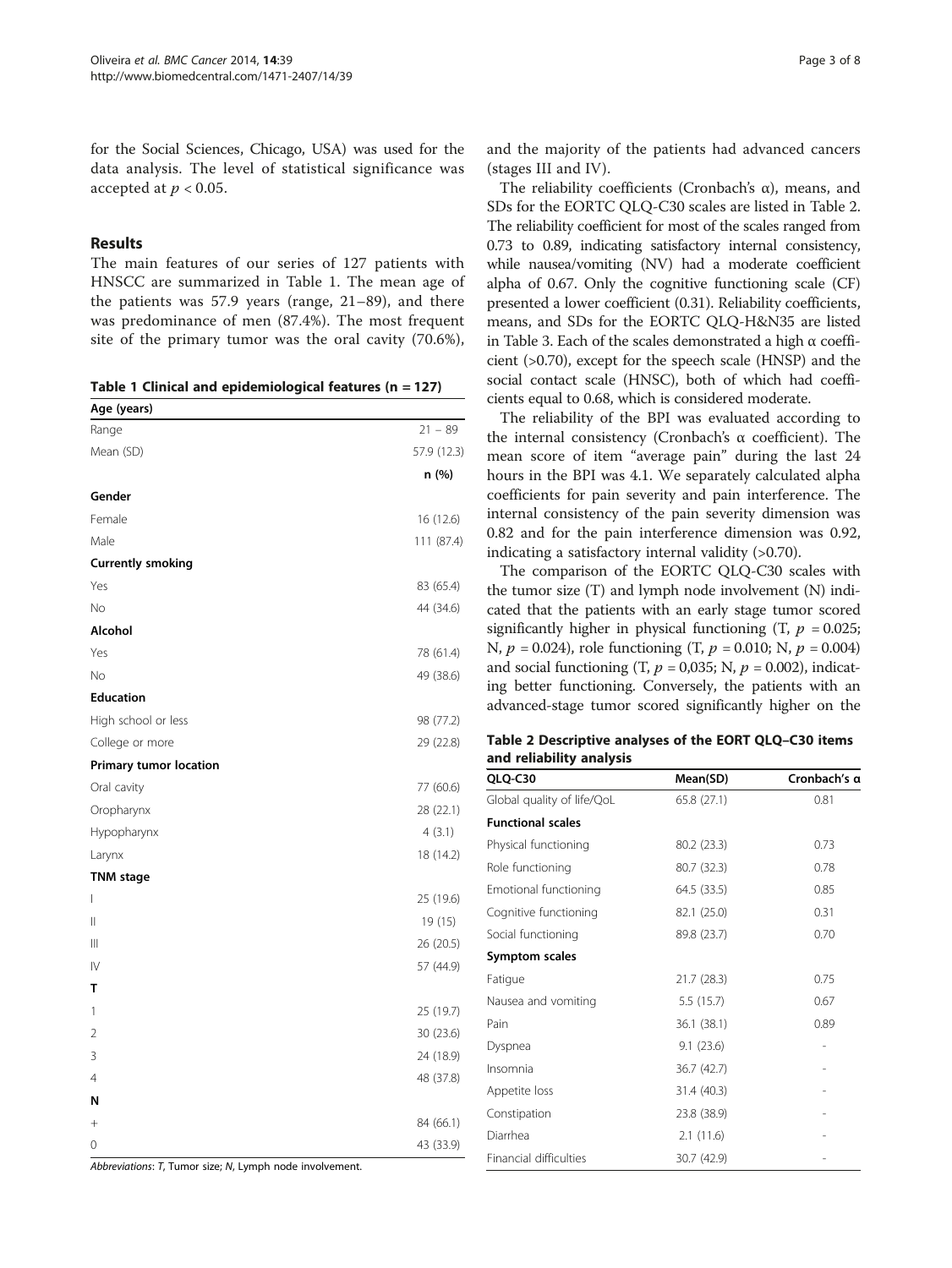<span id="page-3-0"></span>

| Table 3 Descriptive analyses of the EORT QLQ-H&N35 |
|----------------------------------------------------|
| items and reliability analysis                     |

| QLQ-H&N35                   | Mean (SD)   | Cronbach's a |
|-----------------------------|-------------|--------------|
| Pain                        | 30.5 (31.0) | 0.78         |
| Swallowing                  | 32.3 (34.0) | 0.86         |
| Senses problems             | 15.8 (30.7) | 0.85         |
| Speech problems             | 23.8 (29.6) | 0.68         |
| Trouble with social eating  | 22.6 (28.6) | 0.81         |
| Trouble with social contact | 11.6(17.5)  | 0.68         |
| Less sexuality              | 23.2 (36.5) | 0.98         |
| Teeth                       | 18.1(35.1)  |              |
| Opening mouth               | 19.9 (35.2) |              |
| Dry mouth                   | 22.0 (36.1) |              |
| Sticky saliva               | 41.7 (43.4) |              |
| Coughing                    | 23.1 (29.2) |              |
| Felt ill                    | 19.1 (34.7) |              |
| Pain killers                | 66.9 (47.2) |              |
| Nutritional supplements     | 5.5(22.9)   |              |
| Feeding tube                | 0           |              |
| Weight loss                 | 47.2 (50.1) |              |
| Weight gain                 | 14.9 (35.8) |              |

# Table 4 EORTC QLQ–C30 scales and TN stage

symptom scales with regard to fatigue  $(T, p = 0.012; N,$  $p = 0.003$ , pain (T,  $p < 0.001$ ; N,  $p = 0.001$ ), appetite loss (T,  $p = 0.041$ ; N,  $p = 0.010$ ) and financial difficulties (T,  $p = 0.039$ ; N,  $p = 0.006$ ), indicating greater difficulties (Table 4). On the EORTC QLQ-H&N35 scales, the patients with advanced-stage tumors had significantly higher scores on pain (T,  $p < 0.001$ ; N,  $p < 0.001$ ), swallowing (T,  $p < 0.001$ ; N,  $p < 0.001$ ), social eating (T,  $p < 0.001$ ; N,  $P < 0.001$ ), social contact (T,  $p = 0.005$ ; N,  $p < 0.001$ ), teeth (T,  $p = 0.046$ ; N,  $p = 0.001$ ), sticky saliva (T,  $p < 0.001$ ; N,  $p = 0.024$ , pain killers (T,  $p < 0.001$ ; N,  $p = 0.038$ ) and weight loss (T,  $p < 0.001$ ; N,  $p < 0.001$ ), indicating greater impairment (Table [5](#page-4-0)).

Significant differences in the EORTC scales were found with regard to pain intensity. On the EORTC QLQ-C30, the cancer group without pain had better scores on all of the functional scales: physical functioning (PF,  $p < 0.001$ ), role functioning (RF,  $p < 0.001$ ), emotional functioning (EF,  $p = 0.002$ ), cognitive functioning (CF,  $p = 0.027$ ), social functioning (SF,  $p = 0.002$ ) and global quality of life (OL,  $p < 0.001$ ) (Figure [1](#page-5-0)A). However, with regard to the symptom scales, the cancer group with moderate-severe pain indicated greater impairment on the fatigue (FA,  $p < 0.001$ ), insomnia (SL,  $p < 0.001$ ), appetite loss (AP,  $p = 0.001$ ) and constipation (CO,  $p < 0.001$ ) scales (Figure [1](#page-5-0)B). The cancer group with mild pain showed greater impairment on the nausea/vomiting (NV,  $p = 0.045$ ) and financial difficulties (FI,  $p < 0.001$ ) scales when compared with the cancer group with no pain.

|                            | $T^*$       |                |                |                |         | $N^{\ast\ast}$ |             |       |
|----------------------------|-------------|----------------|----------------|----------------|---------|----------------|-------------|-------|
|                            | T1          | T <sub>2</sub> | T <sub>3</sub> | T <sub>4</sub> |         | N <sub>0</sub> | $N+$        |       |
|                            | $(n = 25)$  | $(n = 30)$     | $(n = 24)$     | $(n = 48)$     |         | $(n = 43)$     | $(n = 84)$  |       |
| EORTC QLQ-C30              | Mean (SD)   | Mean (SD)      | Mean (SD)      | Mean (SD)      | p       | Mean (SD)      | Mean (SD)   | p     |
| Emotional functioning      | 75.6 (27.9) | 70.8 (34.1)    | 53.8 (35.8)    | 60.0 (33.0)    | 0.085   | 69.5 (31.0)    | 54.6 (36.2) | 0.039 |
| Physical functioning       | 90.4 (17.2) | 84.6 (17.6)    | 75.2 (25.5)    | 74.5 (26.1)    | 0.025   | 83.8 (21.0)    | 73.1 (26.1) | 0.024 |
| Role functioning           | 97.3 (13.3) | 79.4 (34.3)    | 77.7 (36.3)    | 74.3 (33.8)    | 0.010   | 86.3 (27.2)    | 69.7 (38.5) | 0.004 |
| Cognitive functioning      | 82.6 (22.8) | 85.5 (18.9)    | 79.1 (28.7)    | 81.2 (27.8)    | 0.938   | 84.1 (24.1)    | 78.2 (26.6) | 0.158 |
| Social functioning         | 98.6 (6.6)  | 91.1(22.6)     | 83.3 (23.0)    | 87.8 (29.1)    | 0.035   | 94.0 (19.4)    | 81.7 (29.0) | 0.002 |
| Global quality of life/QoL | 75.6 (19.1) | 69.7 (26.5)    | 60.7 (33.6)    | 60.9(26.4)     | 0.130   | 70.3 (23.4)    | 57.1 (31.6) | 0.033 |
| Fatigue                    | 9.3(16.8)   | 15.1(22.3)     | 25.4 (30.1)    | 30.5 (32.6)    | 0.012   | 16.9(26.5)     | 31.2 (29.7) | 0.003 |
| Nausea and Vomiting        | 3.3(10.7)   | 3.3(9.1)       | 11.8(24.8)     | 4.8 (14.9)     | 0.252   | 3.9(13.1)      | 8.5(19.7)   | 0.090 |
| Pain                       | 8.0(16.0)   | 33.8 (34.3)    | 45.8 (44.0)    | 47.2 (38.4)    | < 0.001 | 27.5(34.3)     | 52.7 (39.8) | 0.001 |
| Dyspnea                    | 5.3(12.4)   | 6.6(22.1)      | 19.4 (33.9)    | 7.6(22.0)      | 0.124   | 9.1(23.9)      | 9.3(23.3)   | 0.816 |
| Insomnia                   | 25.3(36.3)  | 32.2 (39.6)    | 30.5 (43.8)    | 48.6 (45.5)    | 0.129   | 30.5 (39.4)    | 48.8 (46.7) | 0.041 |
| Appetite loss              | 17.3 (33.4) | 24.4 (40.9)    | 38.8 (41.3)    | 39.5 (41.0)    | 0.041   | 25.3(38.5)     | 43.4 (41.4) | 0.010 |
| Constipation               | 9.3(29.0)   | 25.5 (38,8)    | 33.3 (43.9)    | 25.6 (40.2)    | 0.127   | 20.2 (36.2)    | 31.0 (43.2) | 0.135 |
| Diarrhea                   | 0           | 1.1(6.0)       | 5.5(21.2)      | 2.0(10.6)      | 0.511   | 0.7(5.1)       | 4.6(18.6)   | 0.199 |
| Financial difficulties     | 12.0(27.0)  | 24.4 (40.9)    | 45.8 (48.9)    | 36.8 (44.6)    | 0.039   | 22.6(38.0)     | 46.5 (47.7) | 0.006 |

\*Kruskal-Wallis test, \*\*Mann Whitney test. Abbreviations: T, Tumor size; N, Lymph node involvement.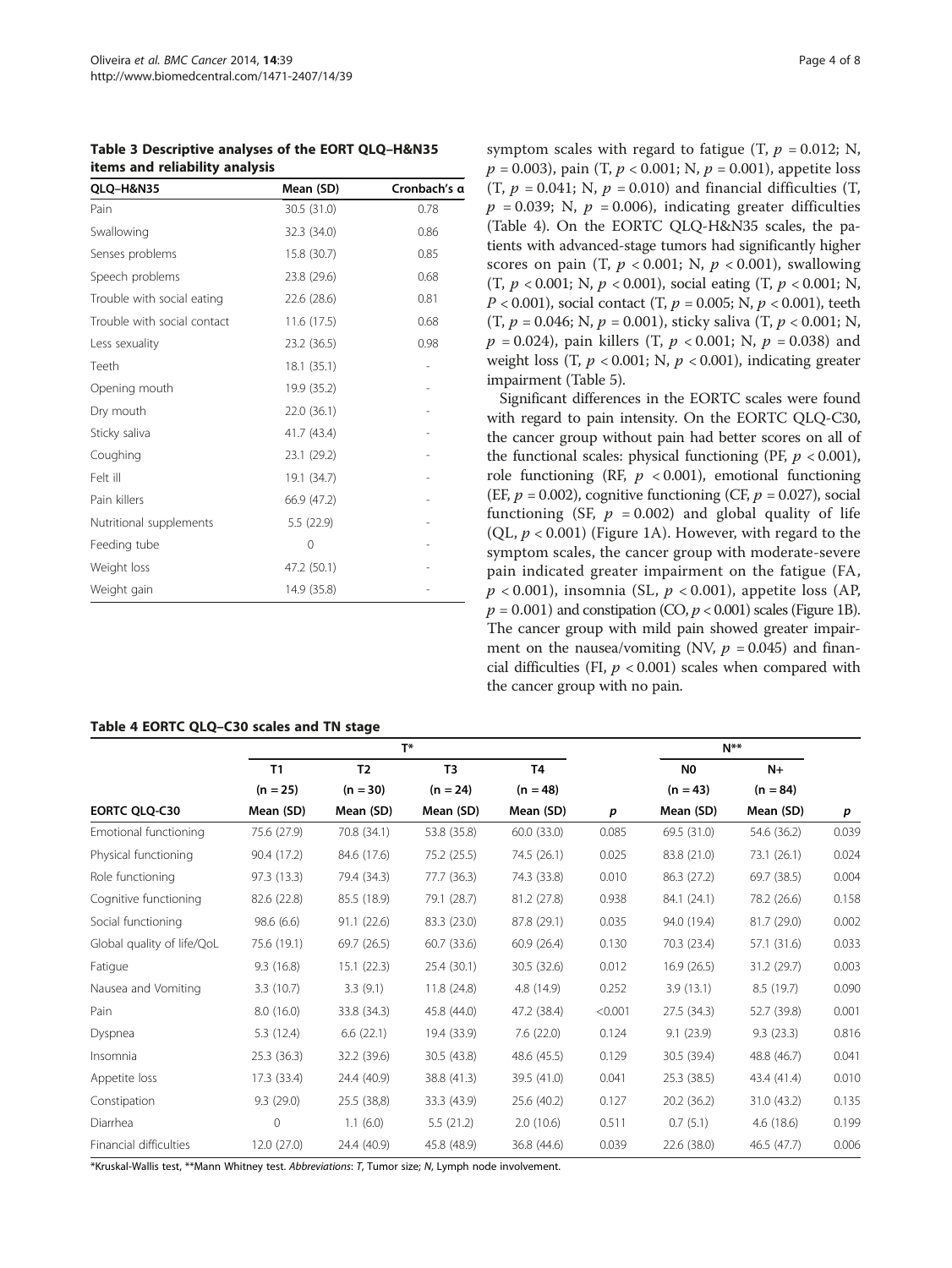<span id="page-4-0"></span>

|  |  |  | Table 5 EORTC QLQ-H&N35 scales and TN stage |  |  |  |  |  |
|--|--|--|---------------------------------------------|--|--|--|--|--|
|--|--|--|---------------------------------------------|--|--|--|--|--|

|                             | $T^*$        |                |                |                |                  | $N^{\ast\ast}$ |              |         |
|-----------------------------|--------------|----------------|----------------|----------------|------------------|----------------|--------------|---------|
|                             | T1           | T <sub>2</sub> | T <sub>3</sub> | T <sub>4</sub> |                  | N <sub>0</sub> | $N+$         |         |
|                             | $(n = 25)$   | $(n = 30)$     | $(n = 24)$     | $(n = 48)$     |                  | $(n = 43)$     | $(n = 84)$   |         |
| EORTC QLQ -H&N35            | Mean (SD)    | Mean (SD)      | Mean (SD)      | Mean (SD)      | $\boldsymbol{p}$ | Mean (SD)      | Mean (SD)    | p       |
| Pain                        | 7.6(13.5)    | 29.4 (26.5)    | 28.4 (28.2)    | 44.2 (34.5)    | < 0.001          | 24.0 (29.2)    | 43.4 (30.7)  | < 0.001 |
| Swallowing                  | 2.0(6.0)     | 32.7 (32.8)    | 31.2 (33.5)    | 48.4 (33.3)    | < 0.001          | 22.8 (32.0)    | 50.9 (30.1)  | < 0.001 |
| Senses problems             | 15.3 (33.6)  | 10.0(21.2)     | 16.6 (28.2)    | 19 (35.4)      | 0.926            | 14.6 (30,6)    | 18.2 (31.2)  | 0.362   |
| Speech problems             | 13.7(25.7)   | 15.1(22.5)     | 30.5 (33.4)    | 31.2 (31.2)    | 0.029            | 20.8 (27.9)    | 29.7 (32.2)  | 0.240   |
| Trouble with social eating  | 2.0(6.9)     | 19.1 (26.6)    | 25.6 (29.8)    | 34.0 (30.5)    | < 0.001          | 14.4 (23.5)    | 38.5 (31.2)  | < 0.001 |
| Trouble with social contact | 5.0(7.2)     | 7.7(14.0)      | 18.8 (20.4)    | 13.8 (20.1)    | 0.005            | 7.4(10.7)      | 19.8 (24.2)  | 0.001   |
| Less sexuality              | 12.0(25.2)   | 16.1(29.1)     | 29.1 (43.1)    | 30.5 (40.5)    | 0.211            | 14.0(29.1)     | 41.0 (42.9)  | < 0.001 |
| Teeth                       | 4.0(14.6)    | 16.6 (34.7)    | 12.5(29.1)     | 29.1 (42.1)    | 0.046            | 10.3(26.8)     | 33.3 (43.6)  | 0.001   |
| Opening mouth               | 1.3(6.6)     | 10.0(27.8)     | 19.4 (30.9)    | 36.1 (42.8)    | < 0.001          | 15.4 (30.3)    | 28.6 (42.1)  | 0.112   |
| Dry mouth                   | 25.3 (38.8)  | 27.7(37.2)     | 18.0 (36.7)    | 18.7 (34.3)    | 0.416            | 22.2 (36.7)    | 21.7(35.5)   | 0.946   |
| Sticky saliva               | 13.3 (27.2)  | 37.7 (40.8)    | 34.7 (45.5)    | 62.5(41.6)     | < 0.001          | 35.3 (40.5)    | 54.2 (46.5)  | 0.024   |
| Coughing                    | 20.0 (25.4)  | 26.6 (33.2)    | 22.2 (27.2)    | 22.9 (30.0)    | 0.955            | 21.4 (28.6)    | 26.3 (30.4)  | 0.337   |
| Felt ill                    | 8.0 (19.9)   | 11.1(26.7)     | 23.6 (38.6)    | 27.7 (40.8)    | 0.125            | 13.8 (29.3)    | 29.4 (41.9)  | 0.042   |
| Pain killers                | 28.0 (45.8)  | 70.0 (46.6)    | 83.3 (38.0)    | 77.0 (42.4)    | < 0.001          | 60.7 (49.1)    | 79.0 (41.1)  | 0.038   |
| Nutritional supplements     | 8.0(27.6)    | 6.6(25.3)      | $\mathbf{0}$   | 6.2(24.4)      | 0.613            | 4.7(21.4)      | 6.9(25.7)    | 0.606   |
| Feeding tube                | $\mathbf{0}$ | $\mathbf 0$    | $\mathbf{0}$   | $\mathbf 0$    |                  | $\mathbf{0}$   | $\mathbf{0}$ | $\sim$  |
| Weight loss                 | 4.0(20.0)    | 40.0 (49.8)    | 54.1 (50.8)    | 70.8 (45.9)    | < 0.001          | 34.5 (47.8)    | 72.0 (45.3)  | < 0.001 |
| Weight gain                 | 28.0 (45.8)  | 23.3 (43.0)    | 8.3(28.2)      | 6.2(24.4)      | 0.035            | 16.6 (37.4)    | 11.6 (32.4)  | 0.453   |

\*Kruskal-Wallis test, \*\*Mann Whitney test. Abbreviations: T, Tumor size; N, Lymph node involvement.

The EORTC QLQ-H&N35 questionnaire also demonstrated significantly worse scores on the swallowing (HNSW,  $p < 0.001$ ), speech problems (HNSP,  $p < 0.001$ ), social eating (HNSO,  $p < 0.001$ ), social contact (HNSC,  $p < 0.001$ ), teeth (HNTE,  $p = 0.016$ ), opening mouth (HNOM,  $p = 0.001$ ), dry mouth (HNDR,  $p = 0.004$ ), sticky saliva (HNSS,  $p < 0.001$ ), feeling ill (HNFI,  $p < 0.001$ ), pain killers (HNPK,  $p < 0.001$ ) and weight loss (HNWL,  $p < 0.001$ ) scales for the cancer group with moderatesevere pain (Figure [2\)](#page-5-0). In each case, the HNSCC patients with moderate-severe pain reported greater difficulties than those with mild or no pain. The group with mild pain presented scores that were significantly worse than the no pain group on the senses problems (HNSE,  $p < 0.001$ ) and less sexuality (HNSX,  $p = 0.018$ ) scales.

The intensity of pain was not correlated with the tumor location (Figure [3](#page-5-0)); however, the group with larynx tumors had more patients without pain ( $p = 0.02$ ). Analyzing the tumor classification, the group with T1 tumors had more patients with no pain  $(p < 0.001)$ , conversely, patients with T4 tumors indicated a greater intensity of pain ( $p = 0.003$ ). The absence of lymph node involvement (N0) revealed a difference in the percentage of patients without pain  $(p = 0.039)$  (Figure [4](#page-6-0)).

#### **Discussion**

This is the first study to evaluate the pain severity among untreated HNSCC patients and its impact on QoL. We hypothesized that the intensity of pain in patients with untreated HNSCC may be significantly correlated with a poor QoL. Patients with an advanced-stage tumor showed higher impairment in functional status (physical, role and social functioning) and worse symptoms, which is in accordance with the results of earlier studies [\[19-21](#page-7-0)] and demonstrates the strong correlation between tumor stage and QoL. Patients with an early-stage tumor had less pain compared with those who had an advanced-stage tumor. Regarding tumor site, although more patients with a tumor in the oral cavity indicated that they had moderate to severe pain, this difference was not significant and is difficult to compare with prior results because of the lack of earlier studies regarding the impact of pain intensity in pretreatment HNSCC patients.

The HNSCC patients with moderate to severe pain reported higher levels of interference on all of the functioning scales, the global QoL and the 4 symptoms (fatigue, pain, appetite loss and financial difficulties) on the EORTC QLQ-C30 scales, whereas patients without pain indicated better results on those scales. Thus, increasing pain is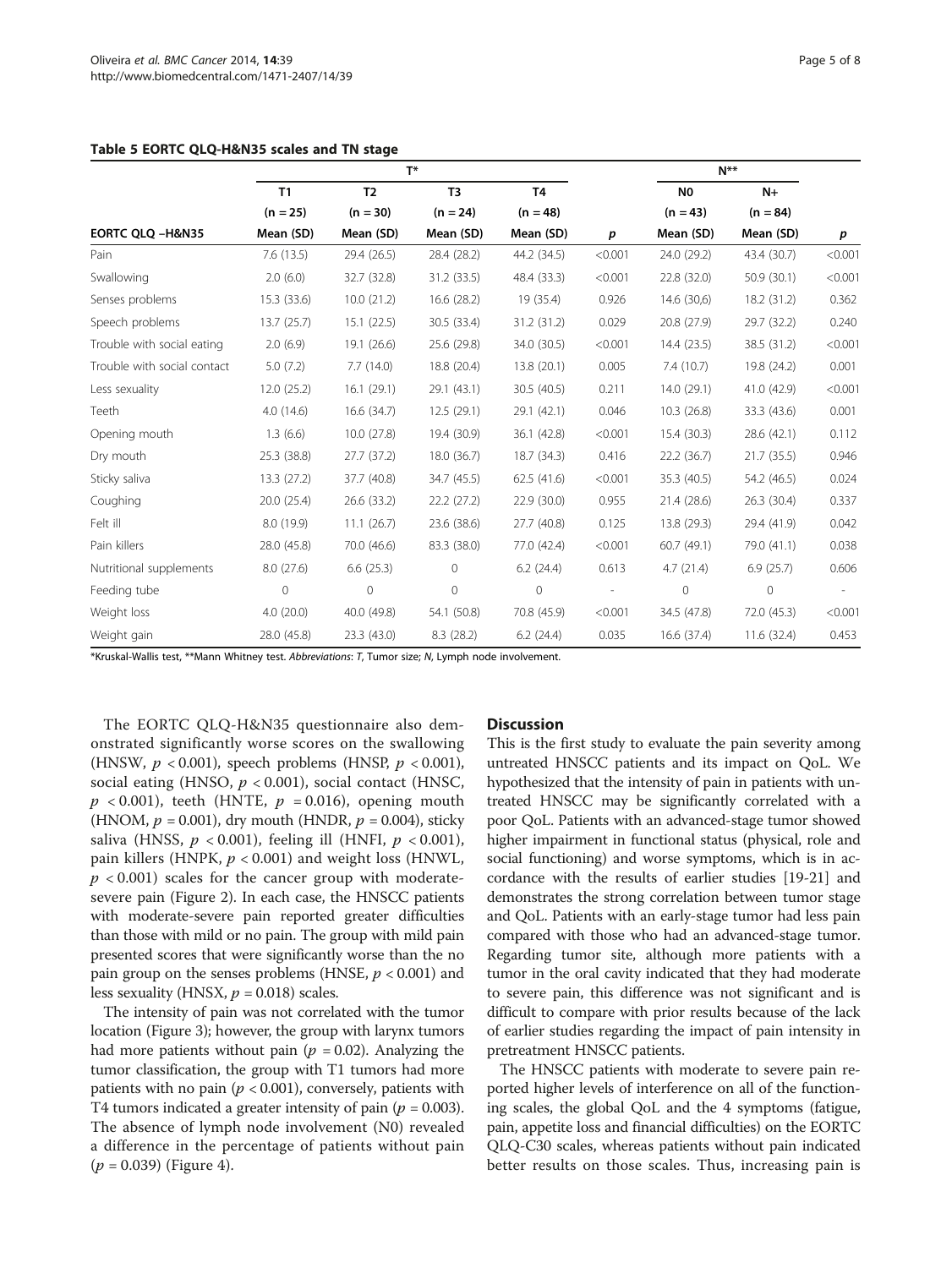<span id="page-5-0"></span>

related to a reduced quality of life and increased symptoms. We found similar results with the EORTC QLQ-H&N35 because the 11-symptom scales revealed the worst scores (indicating a high level of problems) for patients with moderate to severe pain.

In our study, although 66.9% of all patients reported that they had used analgesic medication for pain control, the number of patients with pain (59%) remained high, similar to what was found in an earlier study [[22](#page-7-0)]. While we did not evaluate the analgesic efficacy or regimens, the persistence of pain may reflect the possibility that it is difficult for patients to report their symptoms to a physician or may suggest that the patients' medication may not be adequately effective. Patients with head and neck, gastrointestinal and thoracic malignancies are more likely to experience severe pain compared with patients with other tumors (52.6%, 33.9% and 30.5%, respectively) [[23](#page-7-0)]. Another study has shown that 58% of HNC patients felt that it was necessary to fill in the QoL questionnaire before their visit because this would help them to describe their symptoms to their doctors [\[24](#page-7-0)].



Normally, cancer pain is classified into three categories: pain caused by tumor growth, pain caused by treatment, and pain unrelated to cancer [[25](#page-7-0)]. Therefore, we excluded pain caused by treatment because the evaluation of our patients was performed before of any type of cancer treatment. Tumor growth may cause pain by compressing and invading surrounding tissues, including muscles, bones,

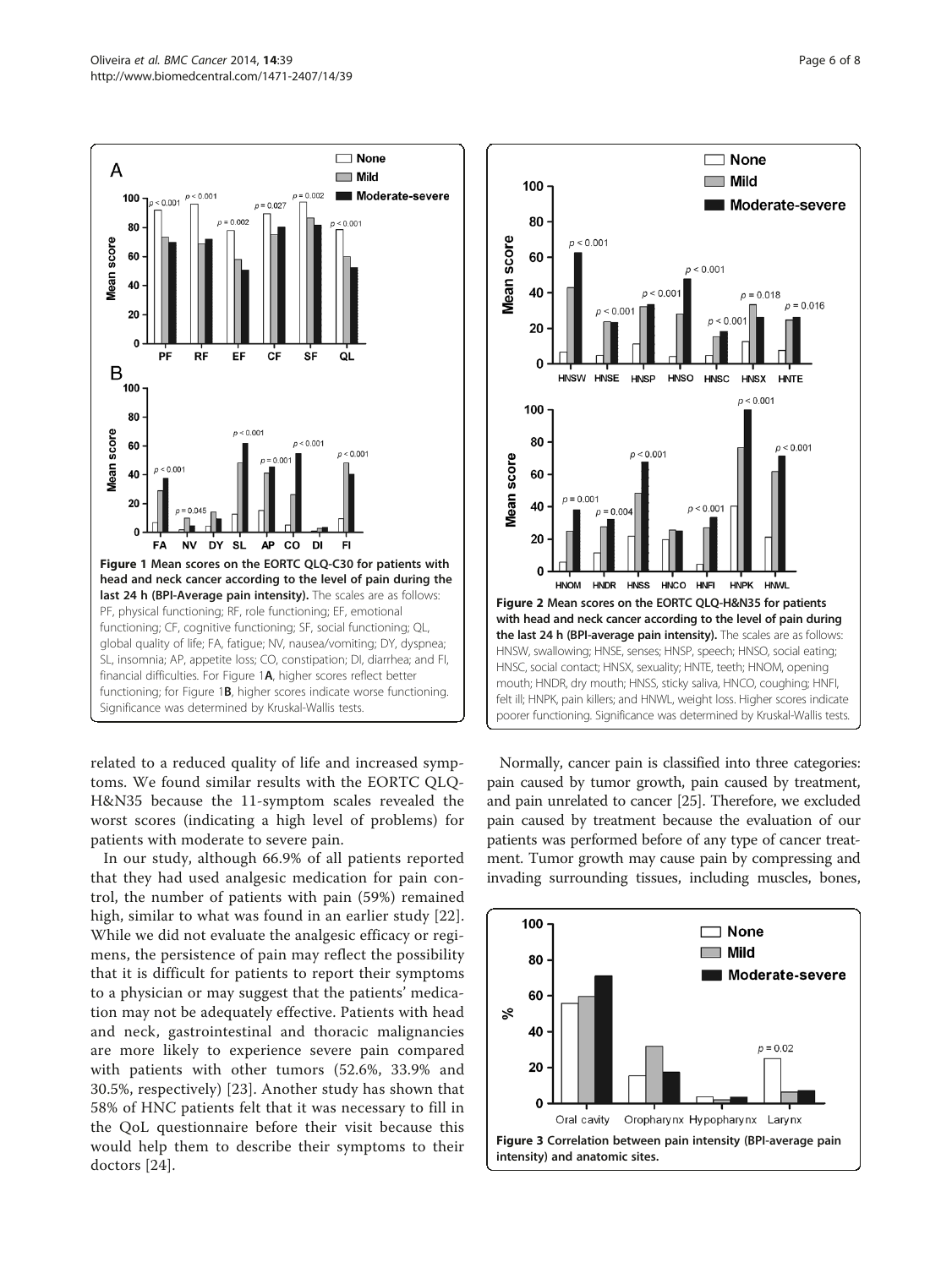<span id="page-6-0"></span>

and peripheral nerves. Additionally, the head and neck have a rich blood supply and a large numbers of nerves that may affect tumor growth and pain [\[25,26\]](#page-7-0).

A potential limitation of our study might be that we chose to use the BPI average pain intensity item as the pain intensity criterion, the study was performed with moderate sample, and patients' recruitment was from one center. However, evaluating the level of pain experienced most frequently is more important for assessing pain's interference than evaluating shorter periods with the highest/lowest pain intensities. Additionally, this criterion is in accordance with other studies [[27-30\]](#page-7-0), and the BPI is recommended by the European Association of Palliative Care as a pain assessment tool in clinical studies [[31](#page-7-0)]. As in prior studies, each of the questionnaire scales demonstrated acceptable reliability, with the exception of the cognitive functioning scale, which has been problematic [9,[14](#page-7-0),[32-35\]](#page-7-0).

Although head and neck cancer has the highest prevalence of pain [7], clinical health care professionals focus on the preparation for surgery and issues of the immediate post-operative period, and the management of symptoms is neglected [\[36](#page-7-0)]. Furthermore, palliative care is initiated only for end-stage cancer patients, and the mean time from the initiation of palliative care to death is 21.9 days in head and neck cancer patients, suggesting that incurable patients may be referred to palliative care institutions too late. The majority of patients (85%) admitted to palliative care had inadequate pain control prior to admission [\[37\]](#page-7-0). Therefore, an evaluation of patients before the initiation of anti-cancer therapy is important because most studies have focused on the analysis of pain during or after treatment.

### Conclusions

Assessing the quality of life and symptoms before therapy can direct attention to the most important symptom, such as pain, and thus, appropriate interventions can improve QoL outcomes and the response to treatment.

#### **Abbreviations**

QoL: Quality of life; HNC: Head and neck cancer; HNSCC: Head and neck squamous cell carcinoma; EORTC QLQ-C30: European Organization for Research and Treatment of Cancer Quality of Life Questionnaire Core-30; QLQ-H&N35: Quality of Life Questionnaire Head and Neck Cancer Module; BPI: Brief Pain Inventory; SPSS: Statistical Package for the Social Sciences; T: Tumor size; N: Lymph node involvement; PF: Physical functioning; RF: Role functioning; EF: Emotional functioning; CF: Cognitive functioning; SF: Social functioning; QL: Global quality of life; FA: Fatigue; NV: Nausea/vomiting; DY: Dyspnea; SL: Insomnia; AP: Appetite loss; CO: Constipation; DI: Diarrhea; FI: Financial difficulties; HNSW: Swallowing; HNSE: Senses; HNSP: Speech; HNSO: Social eating; HNSC: Social contact; HNSX: Sexuality; HNTE: Teeth; HNOM: Opening mouth; HNDR: Dry mouth; HNSS: Sticky saliva; HNCO: Coughing; HNFI: Felt ill; HNPK: Pain killers; HNWL: Weight loss.

#### Competing interests

The authors declare that they have no competing interests.

#### Authors' contributions

KGO, SVVZ, NSB, SAG: contributed to the conception and design of the study, analysis of data and critically read the manuscript. JRVP, AS, EDS, JL: collected data and critical revision. All contributing authors have no disclosures to make. All authors read and approved the final manuscript.

#### Acknowledgments

This study was supported by the following grants: CAPES, FAPES, INCT-IF/ REBRAFVIME and CNPq. The authors would like to thank the medical team of Santa Rita de Cassia Hospital-AFECC, Vitoria, ES, Brazil, for their assistance with the collection of the data.

#### Author details

<sup>1</sup>Department of Physiological Sciences, Health Sciences Center, Federal University of Espirito Santo, Vitória, Brazil. <sup>2</sup>Department of Pathology, Health Sciences Center, Federal University of Espirito Santo, Vitória, Brazil.<sup>3</sup> Head and Neck Division - Santa Rita de Cássia Hospital – AFECC, Vitória, Brazil.

#### Received: 30 April 2013 Accepted: 20 December 2013 Published: 24 January 2014

#### References

- Parkin DM, Bray F, Ferlay J, Pisani P: Global cancer statistics, 2002. CA Cancer J Clin 2005, 55:74–108.
- 2. Dobrossy L: Epidemiology of head and neck cancer: magnitude of the problem. Cancer Metastasis Rev 2005, 24:9–17.
- 3. Viet CT, Schmidt BL: Biologic Mechanisms of Oral Cancer Pain and Implications for Clinical Therapy. J Dent Res 2012, 91:447–453.
- 4. Connelly ST, Schmidt BL: Evaluation of pain in patients with oral squamous cell carcinoma. J Pain 2004, 5:505-510.
- 5. Cuffari L, de Tesseroli SJT, Nemr K, Rapaport A: Pain complaint as the first symptom of oral cancer: a descriptive study. Oral Surg Oral Med Oral Pathol Oral Radiol Endod 2006, 102:56–61.
- 6. Epstein JB, Emerton S, Kolbinson DA, Le ND, Phillips N, Stevenson-Moore P, Osoba D: Quality of life and oral function following radiotherapy for head and neck cancer. Head Neck 1999, 21:1–11.
- 7. van den Beuken-van Everdingen MH, de Rijke JM, Kessels AG, Schouten HC, van Kleef M, Patijn J: Prevalence of pain in patients with cancer: a systematic review of the past 40 years. Ann Oncol 2007, 18:1437–1449.
- 8. Black B, Herr K, Fine P, Sanders S, Tang X, Bergen-Jackson K, Titler M, Forcucci C: The relationships among pain, nonpain symptoms, and quality of life measures in older adults with cancer receiving hospice care. Pain Med 2011, 12:880–889.
- 9. Sherman CA, Simonton S, Adams DC, Vural E, Owens B, Hanna E: Assessing quality of life in patients with head and neck cancer. Arch Otolaryngol Head Neck Surg 2000, 126:459–467.
- 10. Ferrell BR, Dow KH, Grant M: Measurement of the quality of life in cancer survivors. Qual Life Res 1995, 4:523-531.
- 11. Cleeland CS, Ryan K: Pain assessment: global use of the Brief Pain Inventory. Ann Acad Med Singapore 1994, 23:129–138.
- 12. Ferreira KA, Teixeira MJ, Mendonza TR, Cleeland CS: Validation of brief pain inventory to Brazilian patients with pain. Support Care Cancer 2011, 19:505–511.